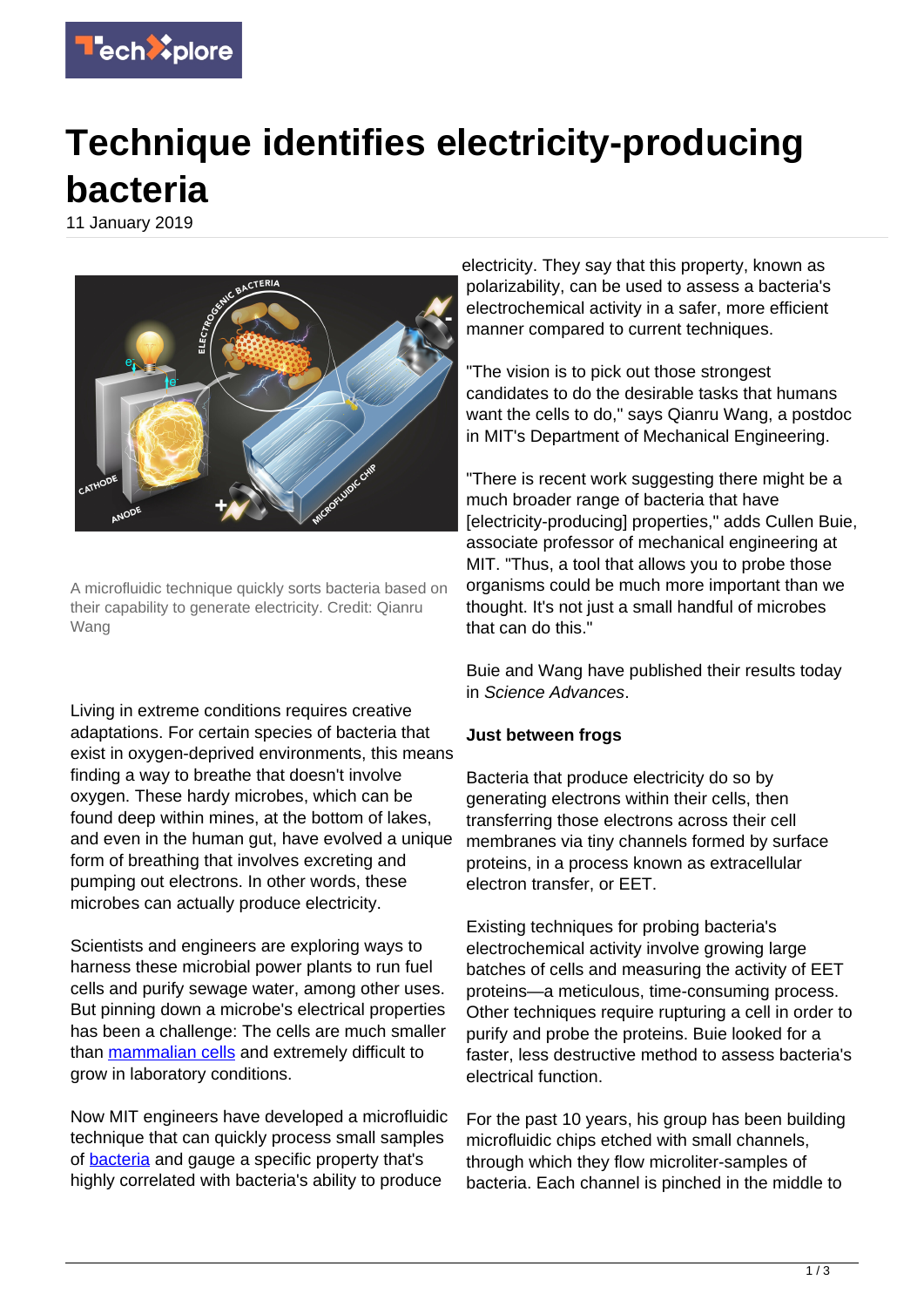

form an hourglass configuration. When a voltage is dielectrophoresis and trap them in place. applied across a channel, the pinched

section—about 100 times smaller than the rest of the Some bacteria were trapped at lower applied channel—puts a squeeze on the electric field, making it 100 times stronger than the surrounding field. The gradient of the electric field creates a phenomenon known as dielectrophoresis, or a force that pushes the cell against its motion induced by the electric field. As a result, dielectrophoresis can repel a particle or stop it in its tracks at different applied voltages, depending on that particle's surface properties.

Researchers including Buie have used dielectrophoresis to quickly sort bacteria according to general properties, such as size and species. This time around, Buie wondered whether the technique could suss out bacteria's electrochemical there's a strong correlation between polarizability activity—a far more subtle property.

"Basically, people were using dielectrophoresis to separate bacteria that were as different as, say, a frog from a bird, whereas we're trying to distinguish between frog siblings—tinier differences," Wang says.

## **An electric correlation**

In their new study, the researchers used their microfluidic setup to compare various strains of bacteria, each with a different, known electrochemical activity. The strains included a "wild-type" or natural strain of bacteria that actively produces electricity in microbial fuel cells, and several strains that the researchers had genetically engineered. In general, the team aimed to see whether there was a correlation between a bacteria's electrical ability and how it behaves in a microfluidic device under a dielectrophoretic force.

The team flowed very small, microliter samples of each bacterial strain through the hourglass-shaped microfluidic channel and slowly amped up the voltage across the channel, one volt per second, from 0 to 80 volts. Through an imaging technique known as particle image velocimetry, they observed [advances.sciencemag.org/content/5/1/eaat5664](http://advances.sciencemag.org/content/5/1/eaat5664) that the resulting electric field propelled bacterial [cells](https://techxplore.com/tags/cells/) through the channel until they approached the pinched section, where the much stronger field acted to push back on the bacteria via

voltages, and others at higher voltages. Wang took note of the "trapping voltage" for each bacterial cell, measured their cell sizes, and then used a computer simulation to calculate a cell's polarizability—how easy it is for a cell to form electric dipoles in response to an external [electric field](https://techxplore.com/tags/electric+field/).

From her calculations, Wang discovered that bacteria that were more electrochemically active tended to have a higher polarizability. She observed this correlation across all [species of](https://techxplore.com/tags/species+of+bacteria/) [bacteria](https://techxplore.com/tags/species+of+bacteria/) that the group tested.

"We have the necessary evidence to see that and electrochemical activity," Wang says. "In fact, polarizability might be something we could use as a proxy to select microorganisms with high electrochemical activity."

Wang says that, at least for the strains they measured, researchers can gauge their electricity production by measuring their polarizability—something that the group can easily, efficiently, and nondestructively track using their microfluidic technique.

Collaborators on the team are currently using the method to test new strains of bacteria that have recently been identified as potential electricity producers.

"If the same trend of correlation stands for those newer strains, then this technique can have a broader application, in clean energy generation, bioremediation, and biofuels production," Wang says.

 **More information:** "Microfluidic dielectrophoresis illuminates the relationship between microbial cell envelope polarizability and electrochemical activity" Science Advances (2019).

Provided by Massachusetts Institute of